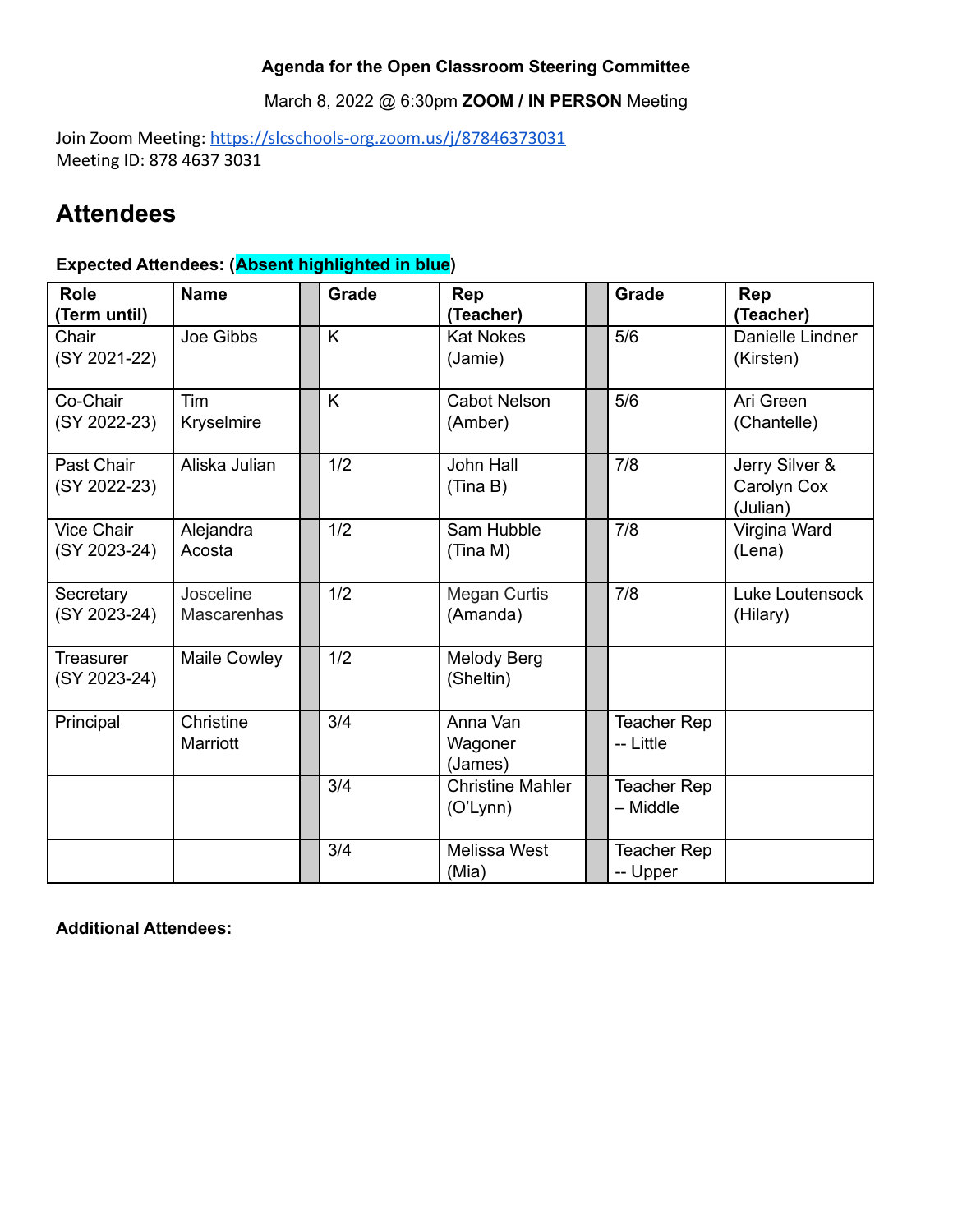# **Information Items**

#### **Introductions**

 $\triangleright$  What do you and your kiddos love most about the OC?

#### **Announcements**

 $\triangleright$  Shoe Drive! - Collecting gently used shoes with rubber soles

#### **Calendar Items**

 $\triangleright$  At each meeting, there will be an opportunity to share upcoming events and calendar items with the community. Reps should then share this information with their classes.

(The projected calendar for SY 2021-22 is provided below. Steering Reps, please especially share with your classes the dates/events/calendar items highlighted in yellow in the table below)

| <b>Date</b>    | Event                                       | <b>Comments</b>                                                        |  |
|----------------|---------------------------------------------|------------------------------------------------------------------------|--|
| 03/22, Tuesday | <b>Prospective Parent Information Night</b> | ZOOM Tour! 6:30-7:30pm<br><b>TELL YOUR FRIENDS!</b>                    |  |
| 03/25, Friday  | Early Release Day                           | School's out at 1:30pm                                                 |  |
| $3/28 - 04/01$ | Spring Break!                               |                                                                        |  |
| 04/12, Tuesday | Steering 6:30-8:30pm                        | All are Welcome!<br><b>Steering Executive Candidate Introductions!</b> |  |

#### **Acknowledgments**

➢ At each meeting we take time to make public acknowledgements of successes and exceptional people and efforts within the community

| Given By | <b>Given To</b> | <b>Comments</b> |
|----------|-----------------|-----------------|
|          |                 |                 |
|          |                 |                 |
|          |                 |                 |
|          |                 |                 |
|          |                 |                 |
|          |                 |                 |